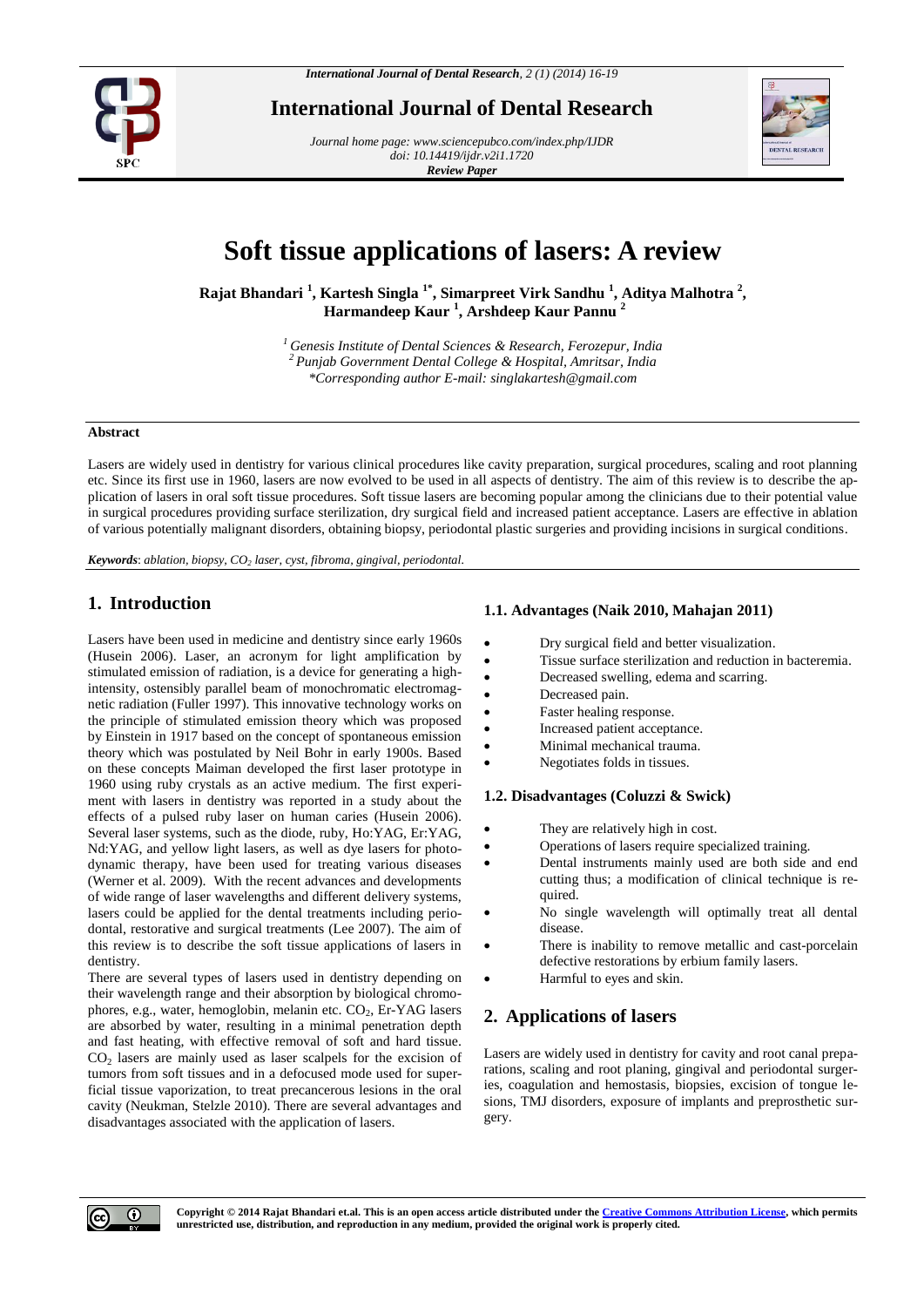| <b>Table 1:</b> Different Types of Lasers used in dentistry |                   |                                                                                                                   |
|-------------------------------------------------------------|-------------------|-------------------------------------------------------------------------------------------------------------------|
| Laser                                                       | Wavelength        | Indications                                                                                                       |
| Argon                                                       | 488 nm, 514<br>nm | Pigmented lesions, Vascular anom-<br>alies, Plastic surgery                                                       |
| Diode                                                       | $620 - 900$ nm    | Periodontal surgery, Bleaching,<br>Photodynamic therapy, Soft laser<br>therapy, Other soft tissue proce-<br>dures |
| CO <sub>2</sub>                                             | $10,600$ nm       | Soft tissue procedures                                                                                            |
| Nd·YAG                                                      | 1,064 nm          | Soft tissue procedures, Periodontal<br>surgery, Pigmented lesions                                                 |
| Ho:YAG                                                      | $2,100$ nm        | Arthroscopic surgery, soft tissue<br>surgery                                                                      |
| Er,Cr:YSGG                                                  | $27Ba$ nm         | Bone surgery, Periodontal surgery,<br>Cavity preparations                                                         |
| Er:YAG                                                      | 2944 nm           | Bone-surgery, Skin resurfacing,<br>Cavity preparations                                                            |

# **3. Soft tissue application of lasers in dentistry**

#### **3.1. Applications in oral surgery**

- Hemostasis.
- Malformations.
- Preprosthetic surgeries.
- Precancerous lesions.
- Cysts.
- Benign tumors.
- Scar corrections.
- Low Level Laser Therapy.

## **3.2. Applications in periodontics**

- Gingivectomy.
- Frenectomy.
- Removal of granulation tissue.
- Removal of melanin pigmentation and metal tattoos.
- Subgingival debridement and curettage.
- Osseous recontouring as well as in implant surgery.
- Maintenance of implants.
- Low Level Laser Therapy.

#### **3.3. Applications in orthodontics**

- Aesthetic gingival recontouring.
- Soft tissue crown lengthening.
- Exposure of soft-tissue impacted teet.h.
- Removal of inflamed and hypertrophic tissue.
- Frenectomy.
- Tissue removal at the site for mini screw.
- Low Level Laser Therapy.

## **3.4. Applications in conservative dentistry & endodontics**

- Dentinal Hypersensitivity.
- Pulp Capping & Pulpotomy.
- Cleaning of root canals.
- Sterilization of the root canals.

## **3.5. Diagnosis of lesions**

**3.6. Low level laser therapy**

#### **3.1. Applications in oral surgery**

Laser can be a useful treatment modality for obtaining biopsy specimens without tissue destruction. Luomanen M et al. Suggested that use of  $CO<sub>2</sub>$  laser leads to a level of precision similar to and sometimes better than that of scalpel in the treatment of benign oral soft tissue lesions (Luomanen 1992).

**a)** Peripheral Ossifying Fibromas occurs solely on the soft tis-sue overlying the alveolar process. It is a common gingival growth that usually arises from the interdental papilla. The etiopathogenesis of peripheral ossifying fibroma is unclear but trauma or local irritation due to dental plaque, calculus, ill-fitting dental appliances and poor-quality dental restorations can lead to the development. These lesions can be effectively treated with Er,Cr:YSGG. Iyer VH et al. reported that the outcome was painless experience to the patient, minimal intraoperative bleeding in the surgical field and excellent healing of the operated area in 1 week period (Iyer et al. 2012)

**b)** Denture-induced fibrous hyperplasia is a response of tissues to a chronically ill- fitting denture and present as a benign condition which frequently coexists with denture stomatitis. Kumar NJ et al. successfully treated the case of denture in-duced fibrous hyperplasia with the help of carbon dioxide laser and concluded that  $CO<sub>2</sub>$  lasers could be an excellent alternative to conventional modalities (Kumar, Bhaskaran 2007)

**c)** Mucoceles are benign lesions of the oral cavity that develop due to extravasation or retention of mucous from salivary glands in the subepithelial tissue generally in response to trauma. Pedron IJ et al. on the basis of findings of their study concluded that laser treatment provides satisfactory results and allowed for a satisfactory histopathological examination of the excised tissue in case of mucocele (Pedron et al. 2010)

**d)** Hemangiomas are benign vascular proliferations consisting of numerous capillary structures usually present on the tongue, lips, mucous membrane and gingiva. Genovese WJ et al concluded that application of gallium arsenide (GaAs) high potency diode laser in the treatment of hemangionma reduced bleeding during surgery, with a consequent reduction in operating time and promoted rapid postoperative hemostasis (Genovese et al 2010) Apfelberg DB et al recommended the laser treatment for excisional surgery of hemangioma (Apfelberg et al. 1985)

**e)** Lymphangioma is often asymptomatic and is detected with the appearance of a slow growing painless cystic mass covered by healthy mucosa. Despite being a congenital benign lesion, lymphangioma may cause severe esthetic deformities, and surgical excision is the main treatment. Dos Santos Aciole GT et al reported that the use of  $CO<sub>2</sub>$  laser was practical, easy to carry out and effective on the treatment of oral lymphangiomas, with no lesion recurrence within the follow-up periods (dos Santos Aciole et al. 2010)

**f)** In Suspected dysplastic or neoplastic lesions (e.g., leukoplakia, lichen planus, cancer, melanoma, etc), even with little peripheral laser thermal effect it is prudent to enlarge the surgical incision, at least to around 0.5 mm in circumference, in order to make a histological diagnosis free from doubt or uncertainty (Romeo et al. 2007) Flynn FB reported that vaporization of the dysplastic lesions with carbon dioxide laser is recommended for patients with an identifiable risk for the development of intraoral malignancy. This is an effective, non-morbid, inexpensive, quick, and relatively painless method of managing this condition (Flynn et al. 1988) Laser resection/ablation is recommended for oral dysplasia to prevent not only recurrence and malignant transformation but also postoperative oral dysfunction encountered by other conventional modalities (Jerjes et al. 2012) In leukoplakia or hyperkeratotic lesions cryotherapy ablation and  $CO<sub>2</sub>$  laser is used and the operated area heals rapidly (Gaeta 2013). van der Hem PS et al concluded on the basis of results of their study that laser treatment is a good prophylactic treatment for oral leukoplakia (van der Hem et al. 2005) Kok & Ong assessed the effectiveness of  $CO<sub>2</sub>$  laser in relieving symptoms associated with oral lichen planus and lichenoid lesions and the event of healing. They concluded that the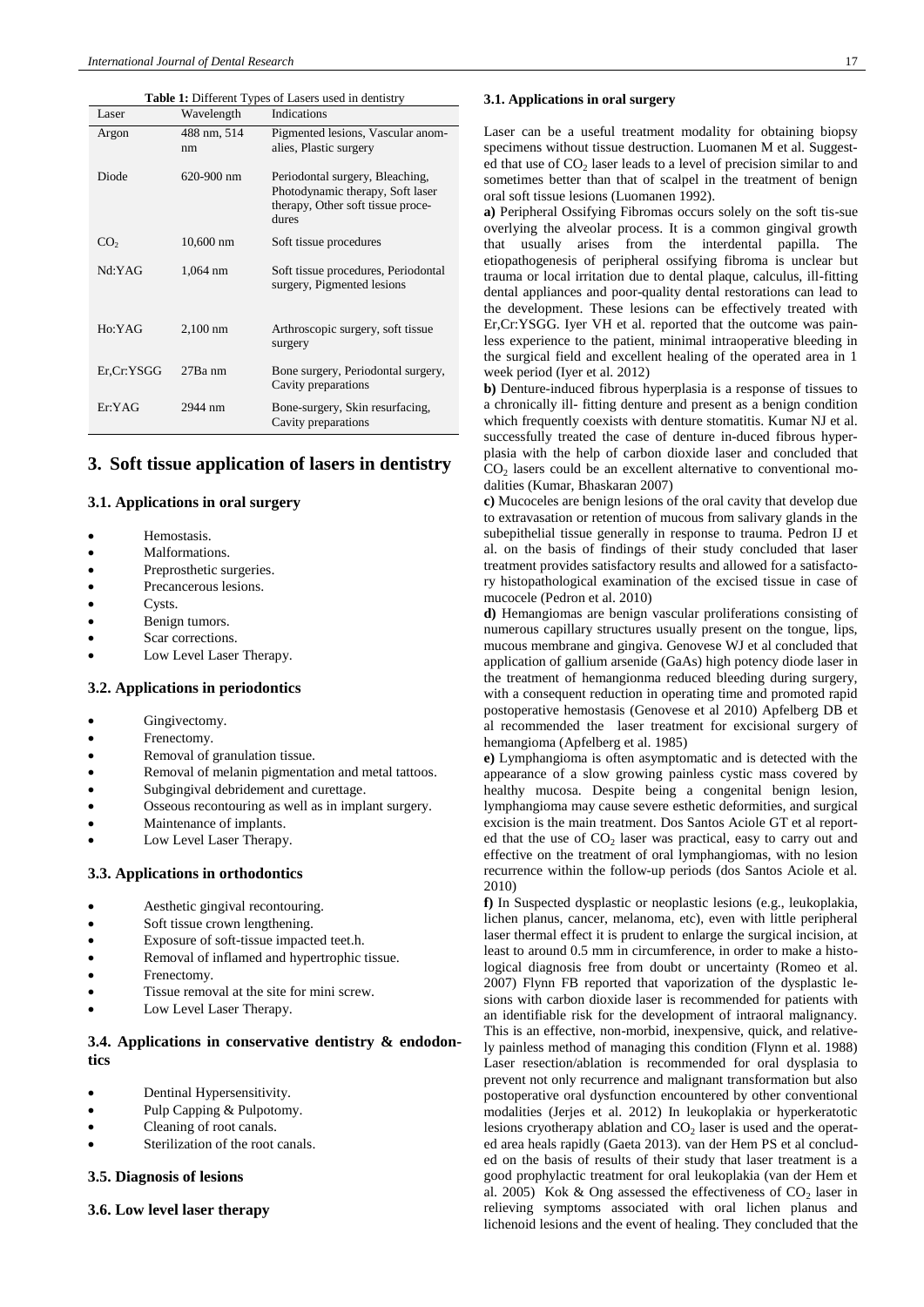use of  $CO<sub>2</sub>$  laser in the treatment of oral lichen planus and lichenoid reaction shows positive results in relieving symptoms associated with these lesions (Kok & Ong 2001)

**g)** Treatment of infectious lesions: Erbium laser may be used for ablation or decontamination of infective lesions. Lasers are used in treatment of herpetic lesions, candidiasis lesions, and papilloma virus lesions (Gaeta 2013).

**h)** Dentigerous cysts are benign odontogenic cysts associated with the crown of an unerupted tooth. They can expand the cortical bone to such an extent that they cause displacement of teeth and root resorption in the adjacent teeth. Boj JR treated a case of dentigerous cyst by preparation of mucous fenestration using an erbium laser followed by drainage of the fluid content and curettage and the injury was success-fully resolved (Boj et al. 2007).

**i)** Cancer: Lasers as surgical tools have an important role in the diagnosis and treatment of cancer. The  $CO<sub>2</sub>$  laser currently has the greatest significance in otorhinolaryngology, predominantly in the treatment of carcinomas of the upper aerodigestive tract (López-Álvarez et al. 2011) The neoplastic cells can be removed either by hyperthermic (cells are destroyed by laser heat or photodynamic combination of special photosensitive drug with specific type of laser) methods (National Cancer Institute 2011).

#### **3.2. Applications in periodontics**

Laser is a viable alternative to the scalpel for various soft tissue procedures such as frenectomy, gingivectomy and gingivoplasty, de-epithelization of reflected periodontal flaps, removal of granulation tissue and crown lengthening.

**a)** Gingivectomy: The removal of gingival tissue for restorative purposes is usually performed in order for a clinician to gain access and deliver treatment to areas located below the gingival margin and for the treatment of gingival hyperplasia. Alternatives for gingival tissue removal include the use of a scalpel, electrosurgery, and/or lasers. Lasers offer the potential of increased operator control and minimal collateral tissue damage. Diode lasers specifically, operate at a wavelength that is easily absorbed by the gingival tissues, while posing little risk of damaging the tooth structure. [25] Pick RM et al presented a 12 cases of phenytoin hyperplasia removed surgically by the CO2 lasers and hence laser gin-givectomy and suggested that in the future the laser may offer an alternative or an advancement to current procedures now used in dentistry (Pick et al. 1985)

**b)** Crown Lengthening: Lasers have been promoted for clinical crown lengthening without gingival flap reflection for both esthetic and prosthetic reasons. However, currently there are no controlled longitudinal or cohort studies supporting the use of lasers for clinical crown lengthening using the closed- flap technique. The only existing supports for such applications are non- controlled case reports (Cobb 2006).

**c)** Frenectomy: Laser surgery may be considered a useful tool for the clinician in performing frenectomy. According to Kafas P et al. diode laser frenectomy may be performed without infiltrated anaesthesia with the optimum healing postsurgically (Kafas et al. 2009)

**d)** Tissue Pigmentation Reduction: Recently, laser has been widely used and is even preferred over the scalpel technique procedures for depigmentation (Roshna & Nandakumar 2005).

#### **3.3. Applications in orthodontics**

Lasers are widely used in Orthodontics for aesthetic gingival recontouring, soft tissue crown lengthening, exposure of soft-tissue over the impacted teeth, removal of inflamed and hypertrophic tissue, frenectomy in case of highly attached frenum causing hindrance to tooth movement in diastema cases, tissue removal at the site for mini screw and Low Level Laser Therapy for reduction in pain experienced during the orthodontic therapy.

#### **3.4. Applications in conservative dentistry and endodontics**

Soft tissue lasers have been successfully used for the removal of coronal pulp and immediate pulp capping due its thermal and hemostatic effect. Lasers causes modification of the tubular structure of dentin by melting and fusing of the hard tissue or smear layer and subsequent sealing of dentinal tubules leading to reduction in sensitivity of teeth. Laser radiation has the ability to remove debris and smear layer from the root canals due to its potential to kill the microorganisms by its thermal effects.

#### **3.5. Diagnosis of lesions**

Laser capture microdissection (LCM) greatly improved the efforts in describing the molecular basis of malignancy. In early 1970s primitive UV laser was first used by Isenberg et al. but their approach required massive space occupying instruments to dissect subpopulations of cell types. The first commercialized system was devised by Lance Liotta, Emmert-Buck and co-workers in mid 1990s for accurately and efficiently dissection of cells from histological tissue sections of solid tumors (Domazet et al. 2008) LCM provides an ideal method for the extraction of cells from specimens in which the exact morphology of both the captured cells and the surrounding tissue are preserved. When LCM is combined with immunohistochemical staining techniques, more accurate microdissection of cellular subsets can be obtained. This technique variably helps in early detection of oral squamous cell carcinoma by detecting the biomarkers and establishing protein fingerprint models (Mehrotra & Gupta 2011).

## **3.6. Low level laser therapy**

Low level laser therapy (LLLT) is defined as laser treatment in which the energy output is low enough to produce nonthermal and biostimulatory effects. The mechanisms of effect of LLLT causing laser analgesia are due to the stabilization of depolarising potential of nerve fibres or effects on the cellular and biochemical processes of the inflammatory responses. It is a new treatment modality and has the advantages of being painless with no side effects. LLLT has effectively used in pain during orthodontic therapy, acceleration of healing process in wound, reduction of bacterial load in ulcerative conditions like apthous ulcer, infections etc. (Hong-Meng et al. 1995)

## **4. Effects of laser on soft tissues**

Laser can lead to warming, welding, coagulation, protein denaturation, drying, vaporization and carbonization causing the histological changes such as intracellular vacuolization, cellular hyperchromatism and loss of intracellular structure, with the degree of charring of the tissues. Epithelial changes like blisters, clefts, erosions, and any intraepithelial or subepithelial loss of attachment and vascular changes like intraluminal clotted erythrocytes, vascular stasis with presence of gathered erythrocytes and thrombosed or collapsed blood or lymphatic vessels can also occur. If diseasefree margins are needed, the pathologist could encounter serious difficulties to evaluate them due to the presence of charred tissue, artifacts and denaturalised, coagulated and disorganized tissue of variable extension around the margins (Kende et al. 2011)

# **5. Conclusion**

The application of lasers has been recognized as an adjunctive or alternative approach in soft tissue surgeries. Laser treatments have been shown to be superior to conventional mechanical approaches with regard to easy ablation, decontamination and hemostasis, as well as less surgical and postoperative pain in soft tissue management.